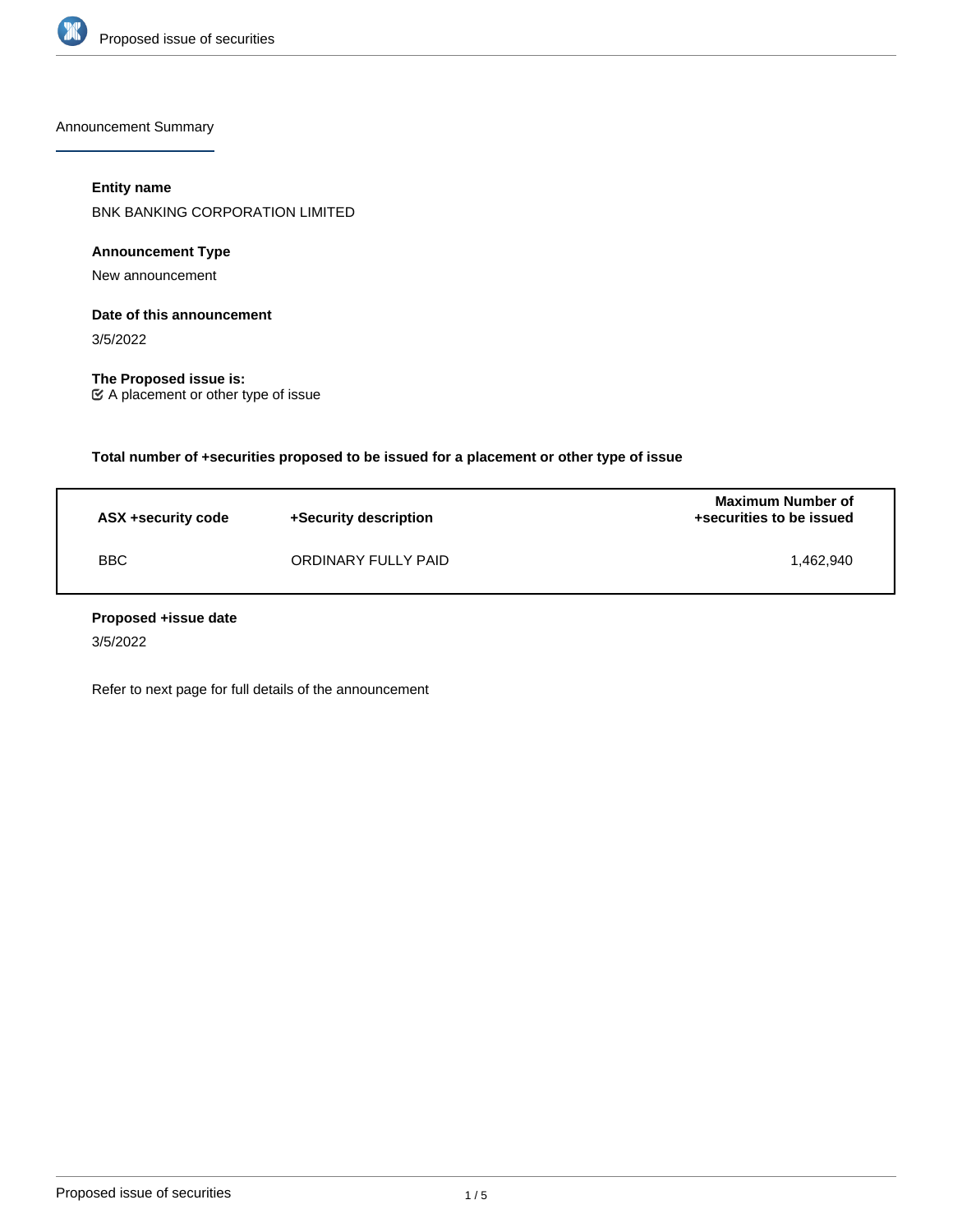

## Part 1 - Entity and announcement details

## **1.1 Name of +Entity**

BNK BANKING CORPORATION LIMITED

We (the entity named above) give ASX the following information about a proposed issue of +securities and, if ASX agrees to +quote any of the +securities (including any rights) on a +deferred settlement basis, we agree to the matters set out in Appendix 3B of the ASX Listing Rules.

If the +securities are being offered under a +disclosure document or +PDS and are intended to be quoted on ASX, we also apply for quotation of all of the +securities that may be issued under the +disclosure document or +PDS on the terms set out in Appendix 2A of the ASX Listing Rules (on the understanding that once the final number of +securities issued under the +disclosure document or +PDS is known, in accordance with Listing Rule 3.10.3C, we will complete and lodge with ASX an Appendix 2A online form notifying ASX of their issue and applying for their quotation).

**1.2 Registered Number Type**

**Registration Number**

**ACN** 

087651849

**1.3 ASX issuer code**

BBC

# **1.4 The announcement is**

New announcement

## **1.5 Date of this announcement**

3/5/2022

**1.6 The Proposed issue is:**

 $\mathfrak{C}$  A placement or other type of issue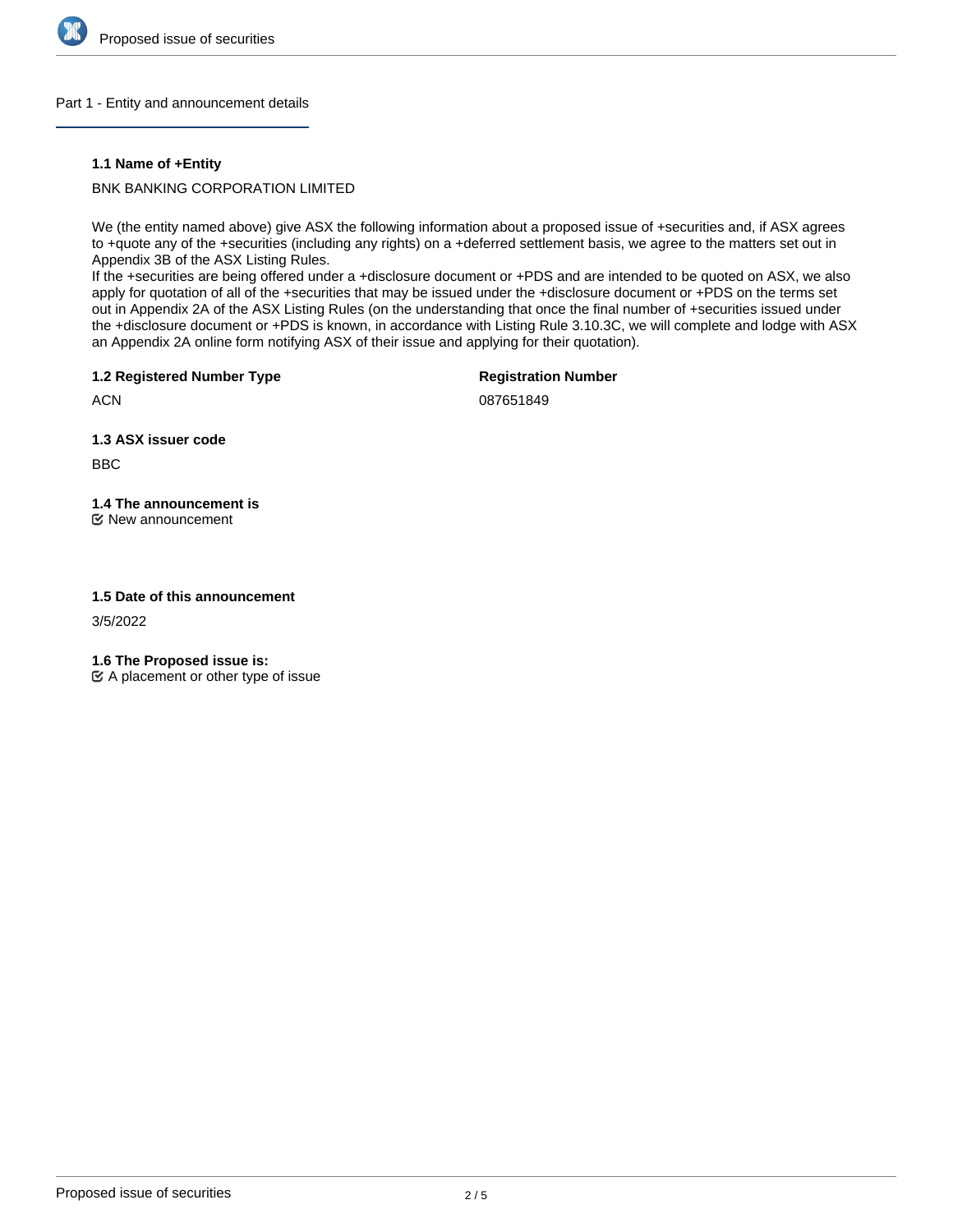

Part 7 - Details of proposed placement or other issue

Part 7A - Conditions

**7A.1 Do any external approvals need to be obtained or other conditions satisfied before the placement or other type of issue can proceed on an unconditional basis?** No

Part 7B - Issue details

**Is the proposed security a 'New class' (+securities in a class that is not yet quoted or recorded by ASX) or an 'Existing class' (additional securities in a class that is already quoted or recorded by ASX)?** Existing class

**Will the proposed issue of this +security include an offer of attaching +securities?** No

Details of +securities proposed to be issued

#### **ASX +security code and description**

BBC : ORDINARY FULLY PAID

#### **Number of +securities proposed to be issued**

1,462,940

**Offer price details**

**Are the +securities proposed to be issued being issued for a cash consideration?** No

#### **Please describe the consideration being provided for the +securities**

Vesting of previously granted performance rights via the issue of 1,462,940 fully paid ordinary shares to executives of BNK pursuant to the BNK Equity Incentive Plan.

#### **Please provide an estimate of the AUD equivalent of the consideration being provided for the +securities**

**Will these +securities rank equally in all respects from their issue date with the existing issued +securities in that class?** Yes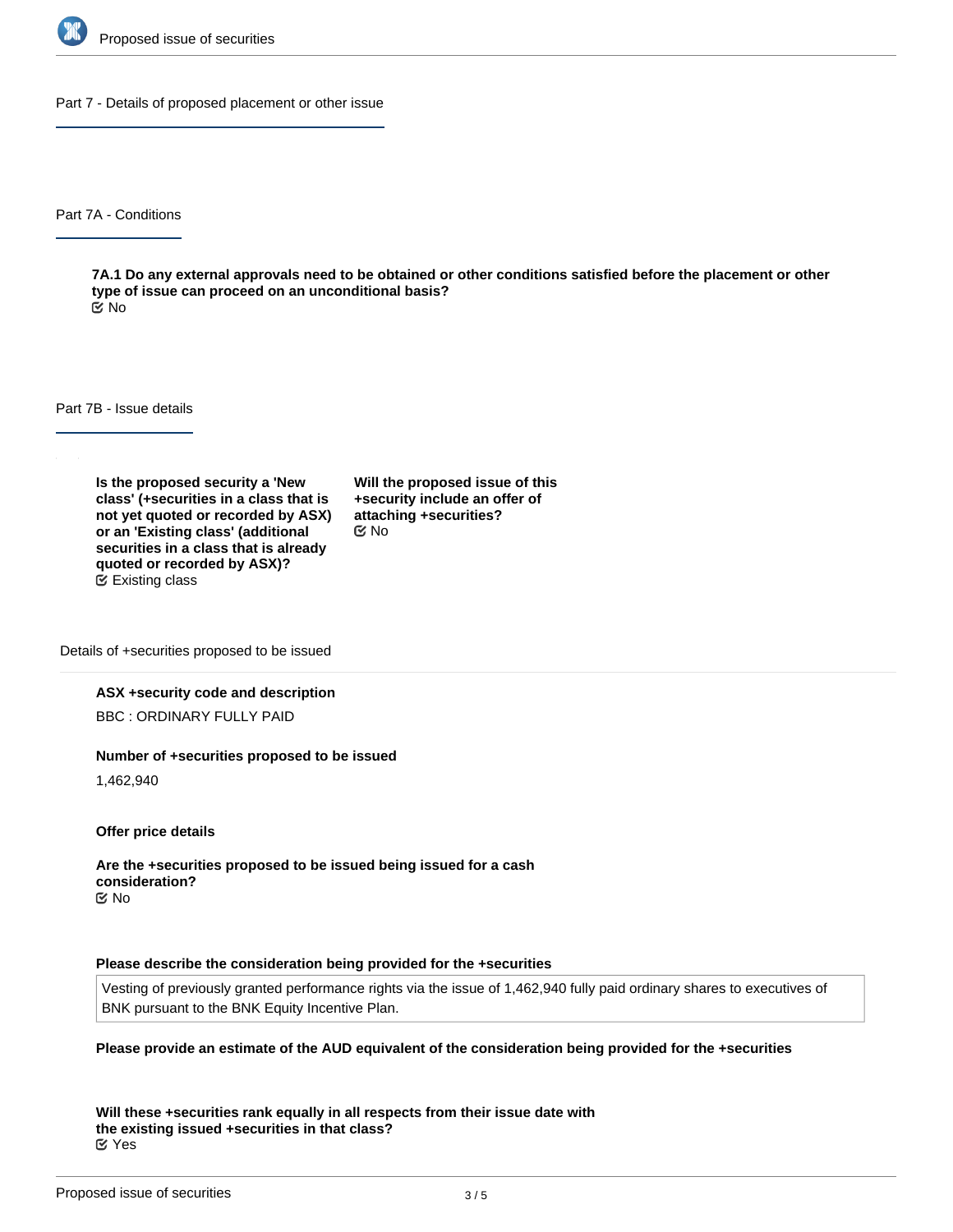

Part 7C - Timetable

**7C.1 Proposed +issue date** 3/5/2022

Part 7D - Listing Rule requirements

**7D.1 Has the entity obtained, or is it obtaining, +security holder approval for the entire issue under listing rule 7.1?** No

**7D.1b Are any of the +securities proposed to be issued without +security holder approval using the entity's 15% placement capacity under listing rule 7.1?** No

**7D.1c Are any of the +securities proposed to be issued without +security holder approval using the entity's additional 10% placement capacity under listing rule 7.1A (if applicable)?** No

**7D.2 Is a party referred to in listing rule 10.11 participating in the proposed issue? K** No

**7D.3 Will any of the +securities to be issued be +restricted securities for the purposes of the listing rules?** No

**7D.4 Will any of the +securities to be issued be subject to +voluntary escrow?** Yes

**7D.4a Please enter the number and +class of the +securities subject to +voluntary escrow and the date from which they will cease to be subject to +voluntary escrow**

146,294 fully paid ordinary shares held in escrow until 30 June 2025 (as required by the Banking Executive Accountability Regime)

Part 7E - Fees and expenses

**7E.1 Will there be a lead manager or broker to the proposed issue?** No

**7E.2 Is the proposed issue to be underwritten?** No